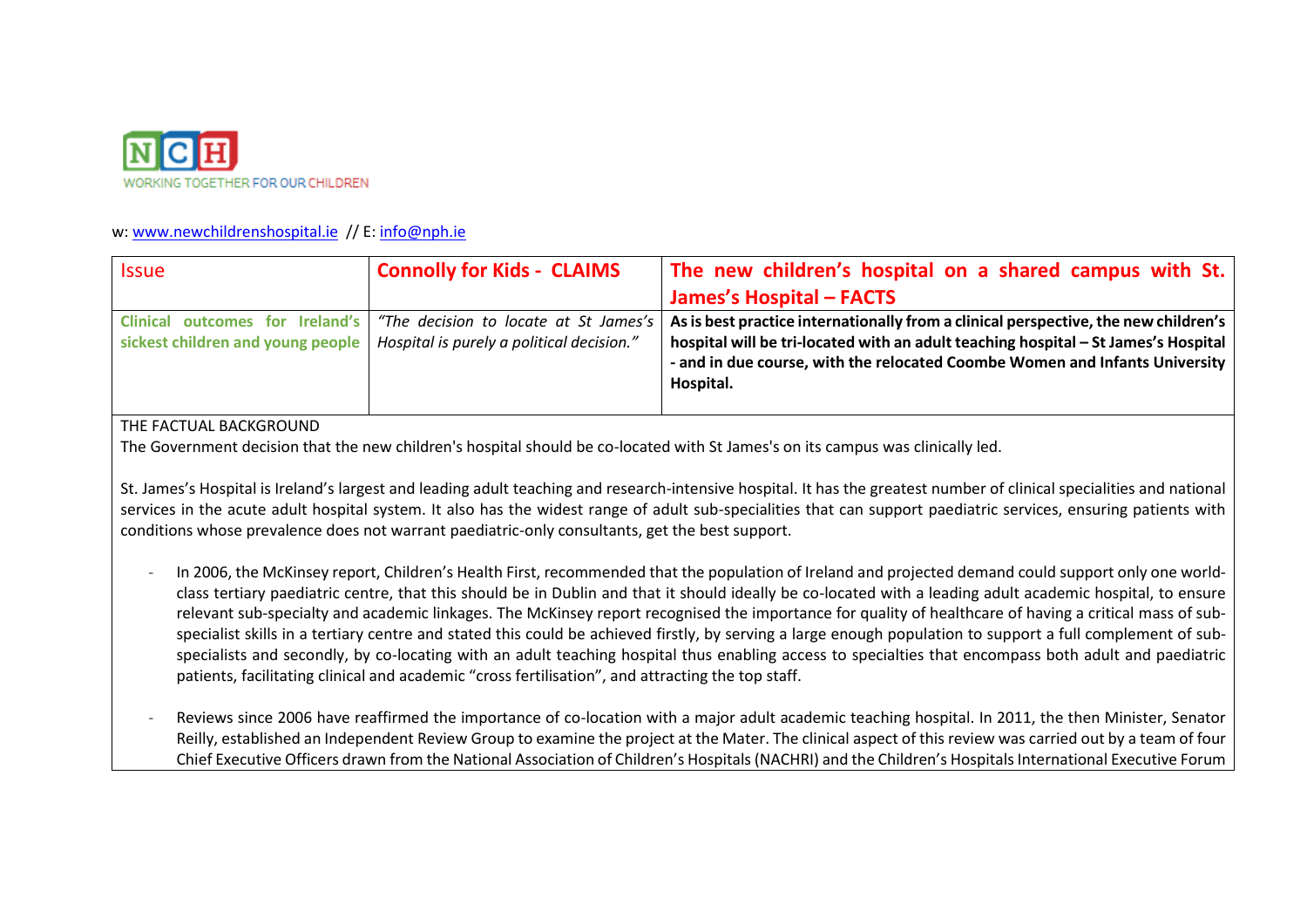(CHIEF). Their report stated that "co-locating with tertiary adult and maternity hospitals is essential to the development of an excellent paediatric service. This has become best practice internationally and was recognized in the McKinsey report."

- In 2012, following the refusal of planning permission for the project at the Mater campus, Minister Reilly established the Dolphin Review Group to advise on next steps. Their report stated that "Having reviewed the reports already prepared and considered their analysis and opinions, and having also consulted with a wide range of professionals in the field, we are also of the view that co-location is essential and tri-location optimal. We recommend that the Minister remains on this path. It identified St James's as the most suitable adult partner for the new children's hospital, from a clinical and research perspective.
- The Government decision to co-locate the hospital with St James's was announced on 6 November 2012. In identifying the location, the Government considered the report of the Dolphin Group, and detailed supplementary information on cost, time and planning which was subsequently sought from those members of the Group with the relevant technical expertise. The decision was made in the best interests of children, with clinical considerations paramount in the decision. As announced in June 2015, the Coombe Women and Infants University Hospital will relocate to the campus in time, achieving tri-location of adult, paediatric and maternity services. Tri-location has benefits for children, adolescents, sick new-borns and high-risk mothers. In all cases, the benefits of tri-location are maximised where the adult hospital provides the broadest possible range of clinical sub-specialties and expertise, which are readily accessible for paediatric and maternity patients on the shared campus. Also, tri-location that delivers the most significant breadth and depth of clinical and academic research on site will enhance the potential of research to drive best clinical outcomes. St James's Hospital has the broadest range of national specialties of all acute hospitals, as well as a strong and well established research and education infrastructure, making it the hospital that best meets the criteria to be the adult co-location partner.

| <b>Issue</b>  | <b>Connolly for Kids - CLAIMS</b>                                                                                                                                                                              | The new children's hospital on a shared campus with St. James's<br><b>Hospital – FACTS</b>                                                                                                                                                                                                                                                      |
|---------------|----------------------------------------------------------------------------------------------------------------------------------------------------------------------------------------------------------------|-------------------------------------------------------------------------------------------------------------------------------------------------------------------------------------------------------------------------------------------------------------------------------------------------------------------------------------------------|
| <b>Access</b> | With 90% of children living outside the<br>M50, the specialist tertiary medical<br>needs of the sickest children in the<br>country would clearly be better<br>addressed on an accessible site off the<br>M50." | The vast majority of paediatric services are delivered on a same day basis (OPD,<br>Emergency / Urgent Care) and as close to the child's home as medically<br>appropriate. The regional and local paediatric units around the country will<br>continue to deliver paediatric care to the vast majority of children in their local<br>catchment. |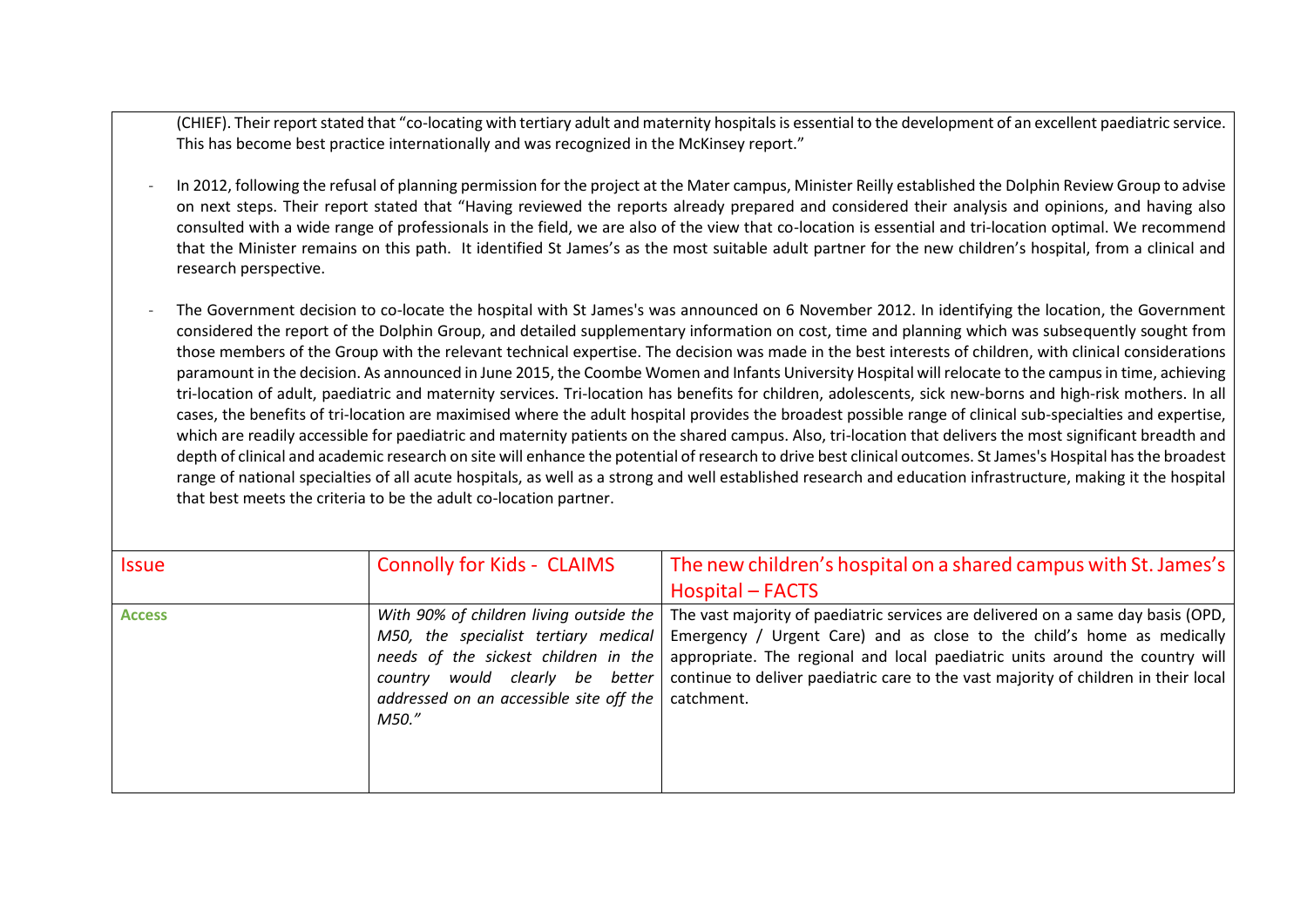The vast majority (78%) of children currently attending the existing three children's hospitals come from within the Greater Dublin Area (GDA) that is Dublin, Meath, Kildare and Wicklow. These children will be served in the future by the hospital and the two new Paediatric OPD and Urgent Care Centres at Tallaght and Connolly Hospitals. This arrangement means that General Paediatrics and Urgent Care services are local and convenient in the Dublin area. 22% of the patients currently attending the three Dublin children's hospitals are children from outside the Greater Dublin Area who require specialist services. These specialist services will be provided in the new children's hospital on a campus shared with St. James's Hospital when it opens in 2021.

| <i><b>Issue</b></i> | <b>Connolly for Kids - CLAIMS</b> | The new children's hospital on a shared campus with St. James's                                                      |
|---------------------|-----------------------------------|----------------------------------------------------------------------------------------------------------------------|
|                     |                                   | Hospital – FACTS                                                                                                     |
| <b>Delivery</b>     |                                   | It can be built cheaper and faster at   The claim that it would be cheaper and faster to build the hospital at a $ $ |
|                     | Connolly."                        | greenfield site such as Connolly Hospital is pure speculation. The NPHDB                                             |
|                     |                                   | estimates that an attempt to move the hospital to Connolly would result in a                                         |
|                     |                                   | significant delay and at least an additional €250 million spend, not savings                                         |

THE FACTUAL BACKGROUND

Planning permission has been granted and the first phase of construction is underway on the site of the hospital on a shared campus with St James's Hospital. Evaluation of the main contractor tenders has been completed and subject to Government approval the second phase of construction will start in Q1 2017, with the new children's hospital fully operational by 2021.

No detailed costing of the project at Connolly has been undertaken. Given the scale of the project, rising construction inflation, significant infrastructural challenges, lack of opportunity to make efficiencies through shared clinical services, and the 'write off' of expenditure to date – a development at Connolly Hospital would be more expensive. In particular the proposed Connolly for Kids site adjacent to the Connolly Hospital Campus is "greenfield" and has no existing infrastructure such as foul and surface water drainage, resilient and diverse ESB and gas supplies, mains water, roads, and appropriate transportation access to the site to include both private car and public transport. The existing junction connecting the N3 to the Connolly Hospital campus does not have the capacity to support a proposed children's hospital.

The 'flipping the sites' claim gives no cognisance to the population health care planning requirements of children and families that live in the inner city. It is not possible to 'flip the sites'. A further site selection review would take at least 6 months, a new design brief at least a further 6 months, and the process of design and planning would – based on the experience of the project that has received planning permission at St James's Hospital would take at least 4 years. The new children's hospital and satellite centres will be substantially built at that point and furthermore there is no guarantee that a new children's hospital would get the necessary zoning or planning at Connolly.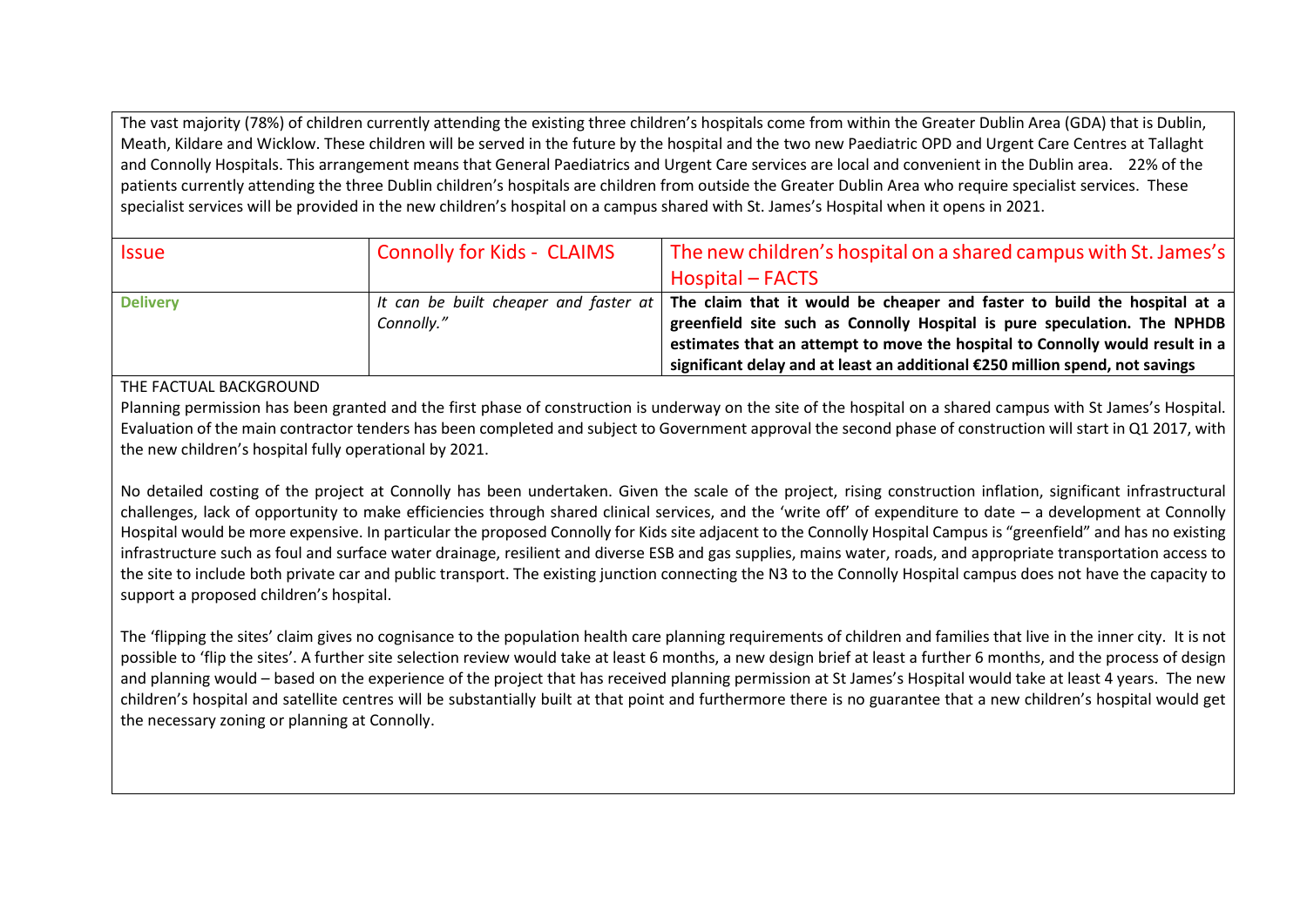| Issue           | <b>Connolly for Kids - CLAIMS</b> | The new children's hospital on a shared campus with St. James's<br>Hospital – FACTS                                                                                                                                                                                                                                                                                                                                                 |
|-----------------|-----------------------------------|-------------------------------------------------------------------------------------------------------------------------------------------------------------------------------------------------------------------------------------------------------------------------------------------------------------------------------------------------------------------------------------------------------------------------------------|
| <b>Location</b> | "The sites can be flipped"        | The transition of the new children's hospital from the current site at St.<br>James's would require the abandonment of all the work undertaken to date, a<br>further review and decision on location and require a whole new design and<br>planning process. This would lead to a significant delay in developing this<br>hospital, and most likely a significant increase in project costs arising from<br>construction inflation. |

# THE FACTUAL BACKGROUND

#### **Connolly site issues**

- The size of the land available at Connolly Hospital is actually less than half of the 145 acres Connolly For Kids claim is available *(The St. James's Hospital Campus is 50 acres; the new children's hospital will sit on 12 acres of the Campus.)*
- \* The land at Connolly is not owned by the HSE; It would need to be purchased, at what price?
- The land is not zoned and there is cost, time and potentially planning difficulties in securing rezoning.
- \* It is very likely that a planning application to place a children's hospital at Connolly will not be successful due to a lack of transportation capacity at the N3/M50 junction. This has been validated by the refusal by ABP of the proposed extension to the Liffey Valley Shopping Centre due to concerns in relation to the M50 traffic congestion. Significant investment would be required in both local and regional road and public transport infrastructure to support the application.
- Significant investment would also be required in bringing other utility infrastructure to the proposed Connolly site this is readily available at the St James's Hospital Campus.
- \* Additional investment would also be required on the campus to provide for services that presently exist at St James's campus such as Radiology, Genetics, Research etc.

| <b>Issue</b>              | <b>Connolly for Kids - CLAIMS</b>                                                                                                                                                                          | The new children's hospital on a shared campus with St. James's<br>Hospital – FACTS                                                                                                                                                     |
|---------------------------|------------------------------------------------------------------------------------------------------------------------------------------------------------------------------------------------------------|-----------------------------------------------------------------------------------------------------------------------------------------------------------------------------------------------------------------------------------------|
| <b>Maternity Hospital</b> | The Coombe is not part of the current<br>planning application on the St James's<br>Campus. Therefore, there is no<br>guarantee that Planning Permission will<br>be granted in the future, and in fact this | It was announced in June 2015 and reaffirmed in January 2016 the Coombe<br>Women and Infants University Hospital will relocate in time to the St James's<br>campus, achieving tri-location of adult, paediatric and maternity services. |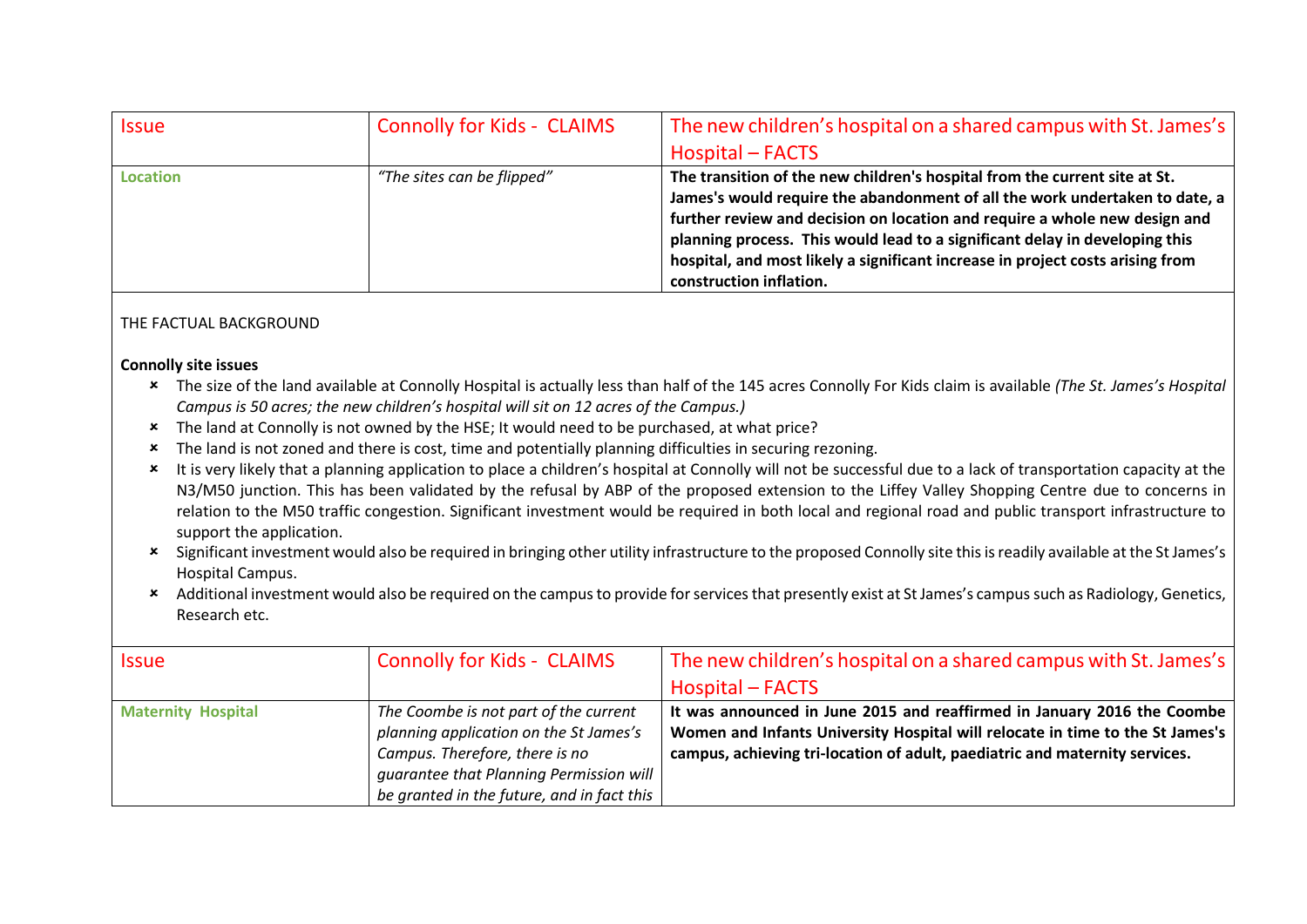| looks very unlikely given the lack of<br>available space."                                               |  |
|----------------------------------------------------------------------------------------------------------|--|
| The relocation of the Coombe to the St<br>James's Hospital Campus will be delayed<br>by up to 15 years." |  |

A 3-acre site for the proposed maternity hospital is identified in the Site Master Plan for the St James's campus, and the new children's hospital design has incorporated the required operational links with both maternity and adult hospitals.

The capacity of this proposed site to support a 10,000 birth Maternity Hospital (larger than existing Coombe Hospital) and its future expansion was discussed in depth in the Oral Hearing. The proposed Maternity Hospital can easily be accommodated on this proposed site in accordance with DCC development plan.

While the construction of the new maternity hospital on the campus will not commence until the new children's hospital is near completion, consideration will be given to the work required to advance to the new maternity hospital design, which must be done before a planning application is prepared. At a meeting of the Joint Oireachtas Committee on Health on November 10, 2016 the Minister for Health Simon Harris TD said *"I would like to see us now moving ahead with the planning permission phase for the Coombe."*

It is envisaged that a period of 2.5 to 3 years are required to agree the design brief, procure a design team, obtain planning and procure works contractors before the project may commence on site.

| Issue                      | <b>Connolly for Kids - CLAIMS</b>                                             | The new children's hospital on a shared campus with St. James's<br>Hospital – FACTS                                                                                                                                                                                                                                                                                                                         |
|----------------------------|-------------------------------------------------------------------------------|-------------------------------------------------------------------------------------------------------------------------------------------------------------------------------------------------------------------------------------------------------------------------------------------------------------------------------------------------------------------------------------------------------------|
| <b>Rotunda re location</b> | The Rotunda Maternity Hospital will be<br>re-located to the Connolly campus." | While it is planned that the Rotunda is to relocate to Connolly Hospital, it is<br>important to note that there is no design team in place to prepare for a planning<br>application for this project and there is no funding provision in the capital<br>programme at this stage. Connolly Hospital has not yet submitted a site capacity<br>plan or sought planning permission for the maternity hospital. |

There is no master plan for Connolly that incorporates the building of a new children's hospital. Connolly Hospital Campus campus has been chosen as the location for the future Rotunda Maternity Hospital and an NCH satellite Centre. These decisions informed the need for a new masterplan for the Campus. An outline project brief for the masterplan has been agreed and the process for preparation of the new masterplan has commenced.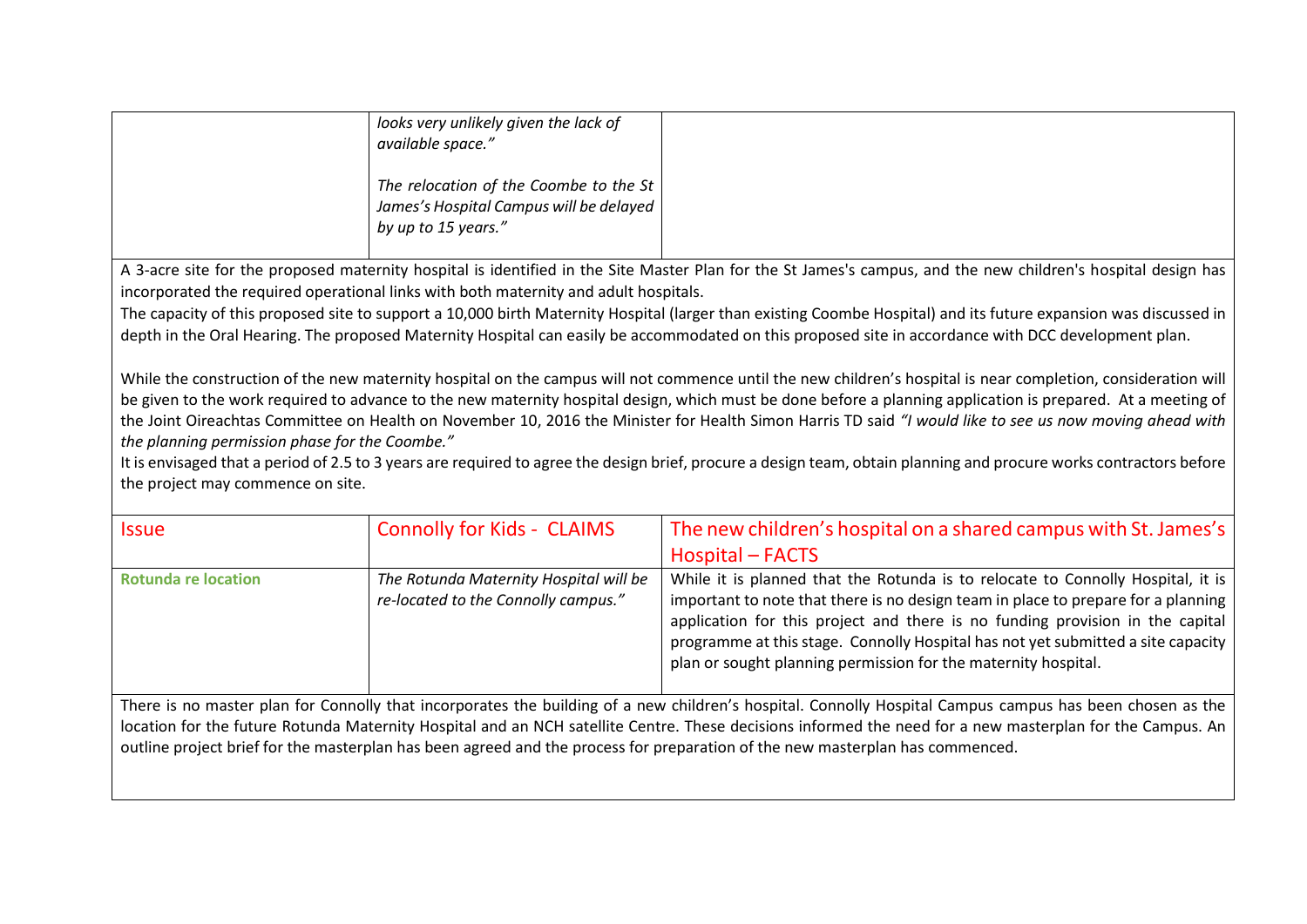| <i><b>Issue</b></i>       | <b>Connolly for Kids - CLAIMS</b>                                                                                                                                                                                    | The new children's hospital on a shared campus with St. James's                                                                                                                                                                                                                                                                                                                                                                                                                                                                              |
|---------------------------|----------------------------------------------------------------------------------------------------------------------------------------------------------------------------------------------------------------------|----------------------------------------------------------------------------------------------------------------------------------------------------------------------------------------------------------------------------------------------------------------------------------------------------------------------------------------------------------------------------------------------------------------------------------------------------------------------------------------------------------------------------------------------|
|                           |                                                                                                                                                                                                                      | Hospital – FACTS                                                                                                                                                                                                                                                                                                                                                                                                                                                                                                                             |
| <b>Access and Parking</b> | St James's Hospital Campus has awful<br>access and pathetic parking."<br>"Staff from St James's Hospital will be<br>able to use the children's hospital car<br>reducing<br>parking<br>further<br>park,<br>capacity." | The issue of access to the children's hospital is of great importance to everyone<br>associated with this project. The design of the hospital has recognised the need<br>of most parents to access the hospital by car, and ample parking has been<br>provided for families based on current and projected future demand.<br>Rigorous analysis on car parking was undertaken during the planning process,<br>and adjudicated on by An Bord Pleanála, to determine that parking was<br>appropriately planned for the new children's hospital. |
|                           | The St James's Hospital Campus only has<br>two natural entry points."                                                                                                                                                | <b>Access Points at St James's Hospital Campus</b><br>For those travelling by car, extensive planning has gone into ensuring that the<br>campus is as accessible as possible. There are currently two access points in place<br>on the St. James's Campus, and a third vehicular entrance is being introduced<br>from Mount Brown along with a further pedestrian entrance at the Rialto Luas<br>stop.<br>This will improve the flow of traffic to and from the campus and will reduce<br>pressure from any one-entrance point.              |

The parking system will also allow families to reserve spaces ahead of arriving to the hospital, and emergency drop-off spaces are also being provided. St. James's Hospital campus is also better served by public transport than any other hospital in the country. An Bord Pleanála was satisfied with the measures proposed to mitigate traffic issues around the campus, and provide for parking (675 for families, 325 for staff), while also noting that no other site enjoys such connectivity with public transport.

The planning application to build the new children's hospital on the St. James's Campus included a traffic management and traffic mobility plan for the construction and operational phase which was endorsed by the National Transport Authority and Dublin City Council. A 10-day oral hearing took place in December 2015 in which traffic evidence was presented in detail and allowed for cross-questioning by those who had concerns. On 28 April 2016, An Bord Pleanála granted planning permission for the new children's hospital on the campus shared with St. James's Hospital and for satellite urgent care centres on the campuses of Tallaght and Connolly Hospital without change to the proposed traffic and mobility plan.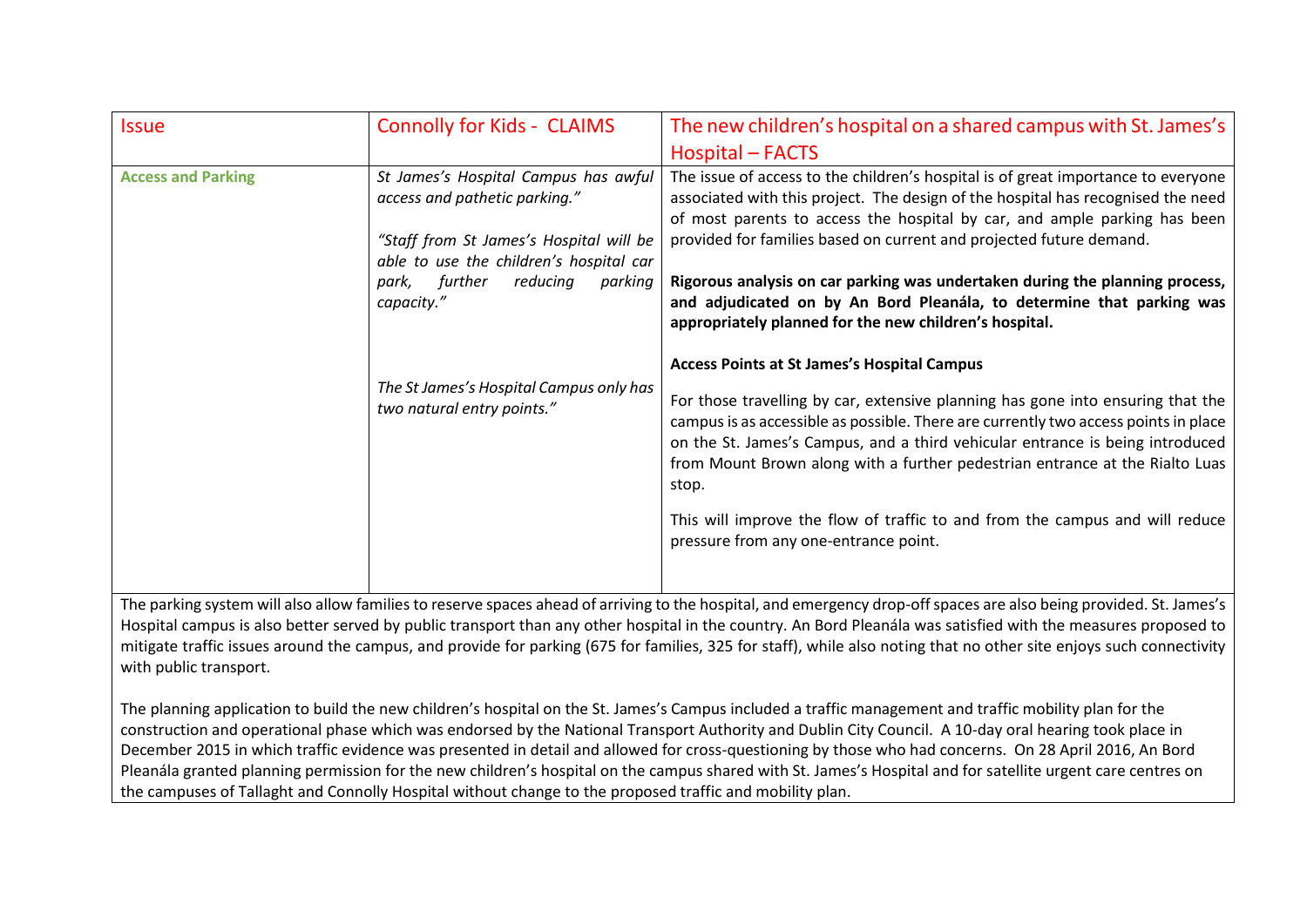An Bord Pleanála's inspector's report, which includes assessment and recommendations in relation to traffic impact at construction and operational stages, can be found at<http://www.pleanala.ie/documents/reports/PA0/RPA0043.pdf>

### **Family parking**

- There will be 1,000 car parking spaces at the new children's hospital. In recognition of the fact that most families will need access the hospital by car, 675 will be reserved entirely for families.
- This is three times the current available parking at the three children's hospitals in Dublin, and is based on projected future demand.
- For families of children with complex needs, there will be larger car parking spaces for those who need additional space for transportation of medical equipment;
- 27 emergency parking spaces are planned for outside the Emergency Department with a concierge system for times of emergency; a reservation system will be in place for planned appointments. The car park is underground with direct access to the public lift to the hospital.

# **Staff parking**

- The St. James's Hospital Campus Smarter Travel Programme is up and running and, in accordance with planning guidelines, it has ambitious targets to reduce staff car dependency.
- It has the full support of both the National Transport Authority and Dublin City Council, and is being delivered in partnership with both.
- The Campus at St. James's Hospital is centrally located in Dublin and has more public transport links than any other hospital in the country. [Linked to Dublin City Centre via Dublin Bus and LUAS, to regional locations by train from Heuston and Connolly stations, and to Bus Aras via the LUAS Red Line. There are also a number of Dublin Bike Stations close to the campus for staff and student access.
- There is already evidence of a modal shift from private car to public transport at the St. James's Hospital and the targets set are deliverable, as is evident from the successful implementation of a similar programme at the Mater Hospital where staff parking has reduced from 600 to 100 in recent years as part of a shift to public transport usage.
- 325 car parking spaces have been provided for staff.
- The availability of sustainable public transport is critical for good planning in this type of development, and in particular for those who do not have a car. Some 2,500 students will be accessing the site every year, for example. The level of public transport available at Connolly is far inferior to that available at St James's and poses a significant constraint in placing a children's hospital adjacent to this campus.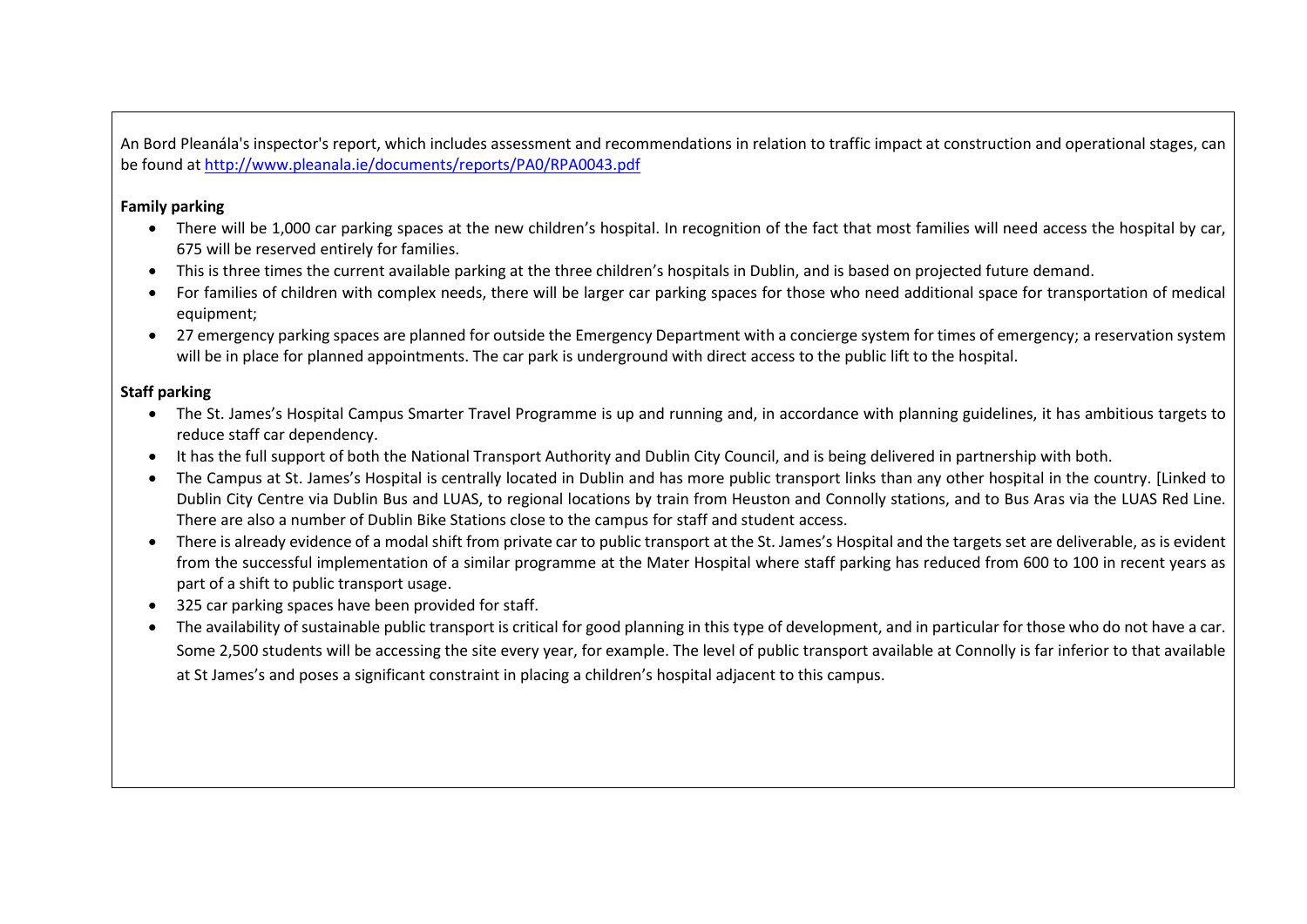| <b>Issue</b>            | Connolly for Kids - CLAIMS | The new children's hospital on a shared campus with St. James's                                                            |
|-------------------------|----------------------------|----------------------------------------------------------------------------------------------------------------------------|
|                         |                            | Hospital – FACTS                                                                                                           |
| <b>Parking / Access</b> |                            | "Parking at Connolly would be unlimited   Any suggestion that unlimited parking would be available at a greenfield site at |
|                         |                            | and there would be no need for an Connolly Hospital is misleading. This site would be subject to the same national         |
|                         | underground car park."     | planning policies.                                                                                                         |

Please note the following comments from the An Bord Pleanála Inspector's report:

"*There is a flaw, in my opinion, in the argument put forward by some of those who advocate a greenfield site adjacent to the M50. They appear to assume that unfettered access off the national and primary route and unfettered access to on-site car parking can be accommodated. The same national, regional and local transportation policies are equally applicable at that location as they are at the application site and do not support such a strategy."* 

*Access at Connolly*

- Connolly Hospital currently only has one public access and exit point
- A new access road/overhead bridge would need to be constructed to manage the flow of staff/patients/visitors/deliveries at the new children's hospital – with the significant cost implications should TII and NTA support it.
- This would result in complex planning risk implications as the Tolka Valley area is an environmentally protected area.

*Parking at Connolly* 

- Due to the lack of public transport options, it is not unreasonable to estimate that 2,500 car parking spaces would be needed for a new children's hospital at Connolly.
- To ask that an extra 2500 cars access the already congested N3 and M50 on a daily basis is a major planning risk see above statement by the Inspector of An Bord Pleanala, and also the recent planning refusal on traffic grounds to an extension to the Liffey Valley Shopping Centre.
- A surface car park would not suffice for a children's hospital at Connolly and a multi storey car park at Connolly would be necessary

| <i><b>Issue</b></i> | <b>Connolly for Kids - CLAIMS</b>                        | The new children's hospital on a shared campus with St. James's<br>Hospital – FACTS                                                                                                                                                 |
|---------------------|----------------------------------------------------------|-------------------------------------------------------------------------------------------------------------------------------------------------------------------------------------------------------------------------------------|
| <b>Expansion</b>    | Hospital next to Connolly Memorial   care.<br>Hospital." | "There is a perfect 145-acre site The new children's hospital has been designed to meet projected child<br>available for the new National Children's   population growth, unmet clinical need and trends in epidemiology and health |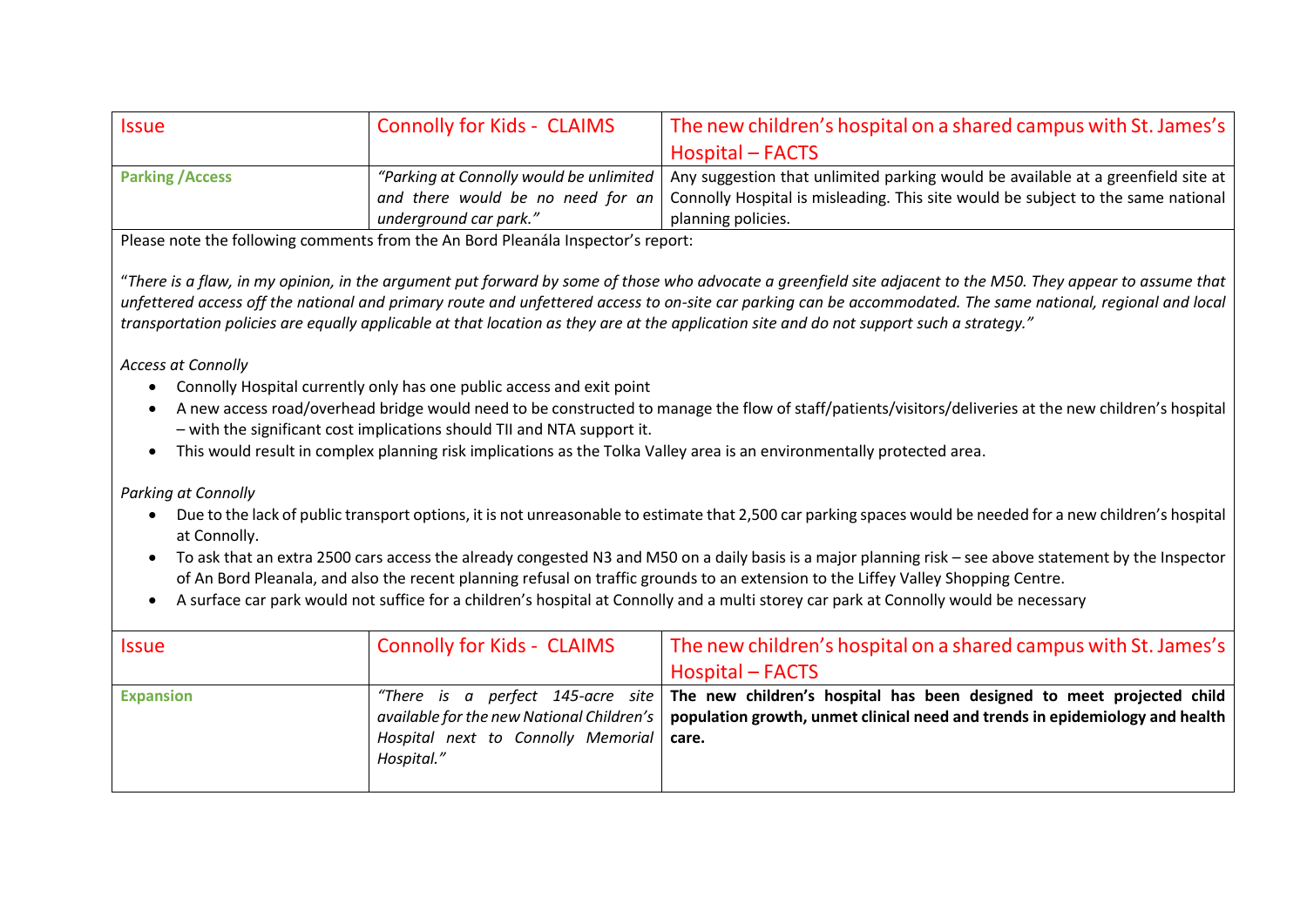| . Insufficient''<br><sup>-</sup> expansion.<br>room tor |                                 |
|---------------------------------------------------------|---------------------------------|
| .<br>.<br>.<br>__                                       | $\overline{\phantom{a}}$<br>. . |

- The site of available land Connolly Hospital is not 145 acres, it is actually less than half that.
- The St. James's Hospital Campus is approximately 50 acres, equivalent to 25 soccer pitches. 12 acres are available to the new children's hospital equivalent to the space for 6 soccer pitches.
- The new children's hospital design is based on meticulous healthcare planning which will result in a facility which can provide for very significant expansion (25-30%) within the core building - in the delivery of healthcare. Beyond this, a further 20% expansion capacity has been identified outside of the current building footprint.

| <b>Issue</b>       | <b>Connolly for Kids - CLAIMS</b>       | The new children's hospital on a shared campus with St. James's                |
|--------------------|-----------------------------------------|--------------------------------------------------------------------------------|
|                    |                                         | Hospital – FACTS                                                               |
| Neonatal Retrieval | "The difficulty in accessing St James's | Rigorous analysis was undertaken during the planning process to ensure that    |
|                    | Hospital will lead to the unavoidable   | access and parking were appropriately planned for the new children's hospital. |
|                    | deaths of children."                    | An Bord Pleánala independently assessed this evidence and adjudicated that it  |
|                    |                                         | was satisfied that sufficient plans were in place.                             |

At the An Bord Pleanála Oral hearing regarding the new children's hospital, Dr Jan Franta, Consultant Neonatologist at the Coombe Women and Infants Hospital and Clinical Lead of the National Neonatal Transport Programme (NNTP) said the following in relation to neonatal retrieval:

*"In neonatal transport, risk assessment and awareness play great roles in risk management and reduction. In NNTP's 14 years' history there has not been single*  fatality in transport. If we looked at its operation from purely the risk point of view – taking into account the two main aspects- likelihood and consequence of event occurring, neonatal critical care provided by the NNTP would be one of the safest means of intensive care delivery, in hospital or outside of it."

It should also be noted that St. James's Hospital – an acute adult teaching hospital - functions as one of the best in the country in terms of ambulance access and exit.

| <i><b>Issue</b></i>   | <b>Connolly for Kids - CLAIMS</b> | The new children's hospital on a shared campus with St. James's                                                             |
|-----------------------|-----------------------------------|-----------------------------------------------------------------------------------------------------------------------------|
|                       |                                   | Hospital – FACTS                                                                                                            |
| <b>Helipad Access</b> |                                   | "Air and Sea Rescue Helicopters will be   There will be an elevated helipad at the new children's hospital, which will have |
|                       | unable to Land                    | direct and rapid access to the Critical Care, Theatre and Emergency Departments                                             |
|                       |                                   | within the hospital. This enhanced direct and rapid access will improve clinical                                            |
|                       |                                   | outcomes for the sickest children and young people.                                                                         |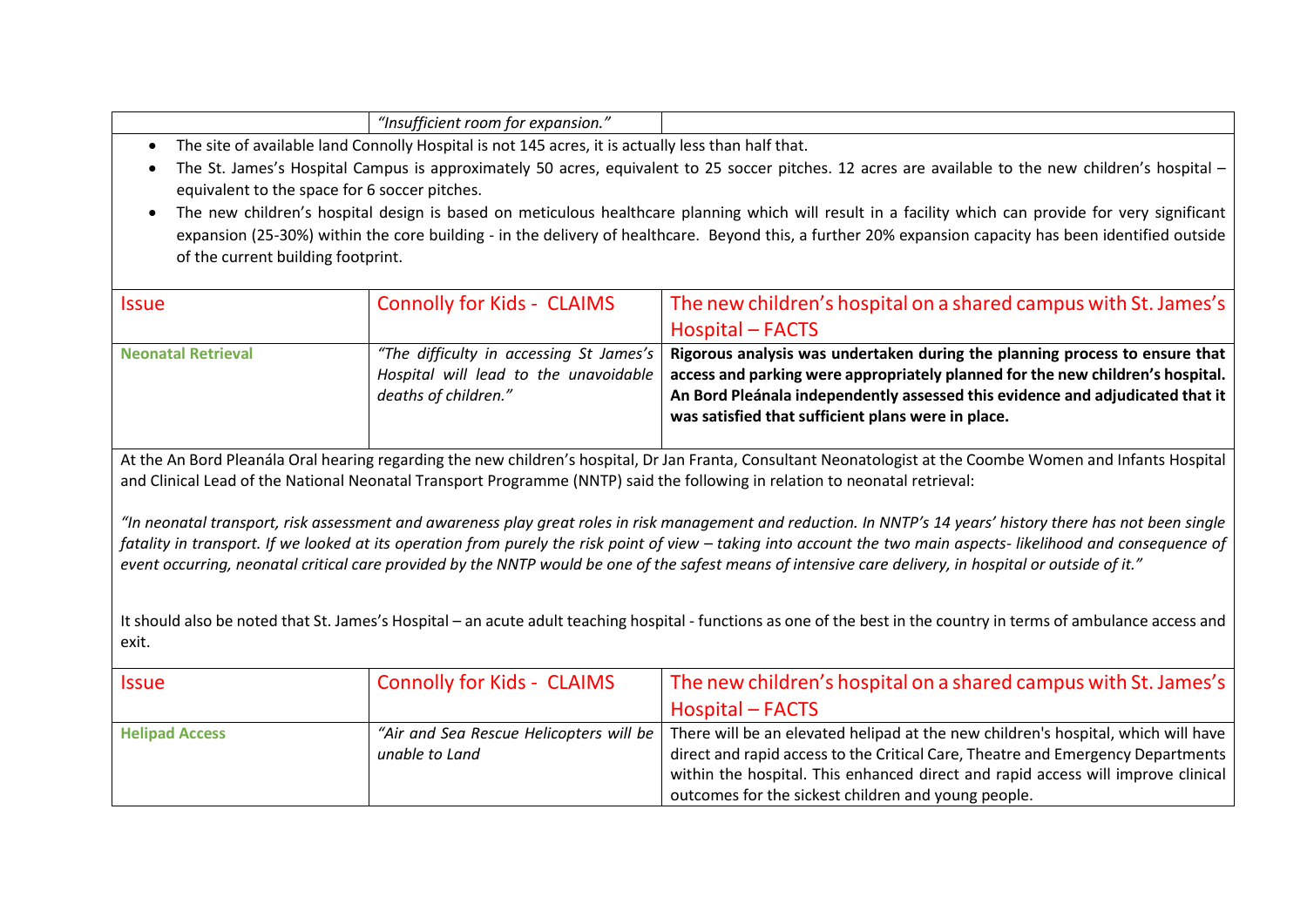The helipad has been designed in close consultation with the National Ambulance Service Aeromedical Liaison Service who are responsible for providing helicopter services to hospitals. We have also consulted with the Irish Aviation Authority and the Air Corps who are the primary provider of paediatric helicopter services to the National Ambulance Service. The Helipad has been designed in accordance with the ICAO Heliport manual and also with the Irish Aviation Authority Operations Advisory Manual (OAM) No. 08/100; which both represent international best practice. Air Corps helicopters comprising Augusta Westland AW139 can land on a raised landing site or the roof of a building, which is designed and certified for such operations.

An elevated helipad is more appropriate on the St. James's Campus and indeed any urban campus because:

- Easier flight path, wider range of potential flight path orientations with fewer obstacles.
- Closer to key departments in the new children's hospital and the existing Adult hospital and future Maternity hospital
- Less impact on residential amenity due to the higher elevation of flight path above homes.
- Does not constrain the existing campus or its future expansion.

When reviewing the alternatives with the Irish Aviation Authority and the Air Corps, they recommended against a ground helipad due to the constrained flight paths and obstacle clearance. Use of elevated landing sites on the roof of Hospitals is widespread in the UK and Europe and many of the recently completed Paediatric hospitals have elevated helipads. The Irish Coast Guard also provides reserve support to the National Ambulance Service, when required, through its Sikorsky S92 search and rescue fleet primarily for Search and Rescue missions. The Sikorsky S92 helicopters are not licensed to land on helipads and, for access to the St. James's Campus, would land in the Royal Hospital Kilmainham from which patients would be transferred in an ambulance by road, which is current practice.

The majority of patient transfers to the three Dublin children's hospitals are completed by road. In any major emergency rescue in a rural area, a Sikorsky Helicopter will bring the patient to the nearest regional hospital for stabilisation resulting in appropriately planned transfer to the new children's hospital. The maximum number of helicopter journeys (patient transfers) to the three Dublin children's hospitals between 2012 and 2015 for the Neonatal Transportation Programme, Paediatric Transport Programme, Emergency, and Search and Rescue averaged 1 per week of which 14% related to Search and Rescue. In consultation with the National Ambulance Service, the Neonatal Transportation Service and the Paediatric Transport Service it is predicted that this could rise to an average of 2 per week of which 7% is associated with Search and Rescue (Sikorsky S92 helicopter). This average of 2 per week takes into account possible increases in the Neonatal and Paediatric Transportation Services, Search and Rescue and unknown future expansion.

There will also be direct access from the helipad through the new children's hospital to the St. James's Hospital for Adult services and future Maternity services as required.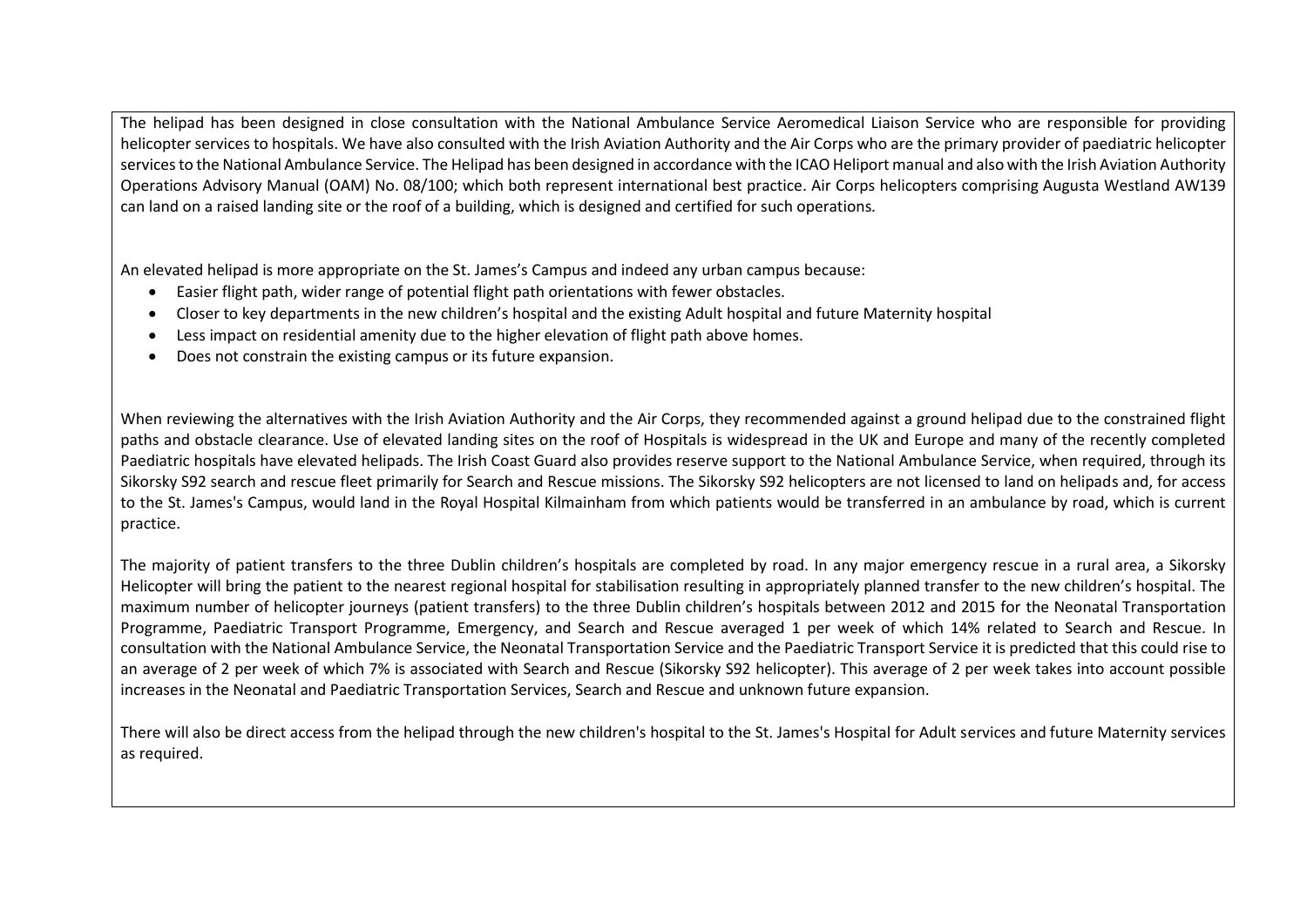| <b>Issue</b>              | <b>Connolly for Kids - CLAIMS</b>                                | The new children's hospital on a shared campus with St. James's                                                                                                                                                                                                                                                                                                                                                                                                                                                                                                                                                                                                                                                                                                                                                                                                                                                            |
|---------------------------|------------------------------------------------------------------|----------------------------------------------------------------------------------------------------------------------------------------------------------------------------------------------------------------------------------------------------------------------------------------------------------------------------------------------------------------------------------------------------------------------------------------------------------------------------------------------------------------------------------------------------------------------------------------------------------------------------------------------------------------------------------------------------------------------------------------------------------------------------------------------------------------------------------------------------------------------------------------------------------------------------|
|                           |                                                                  | <b>Hospital - FACTS</b>                                                                                                                                                                                                                                                                                                                                                                                                                                                                                                                                                                                                                                                                                                                                                                                                                                                                                                    |
| <b>Outdoor Space</b>      | "There is no green space anywhere on<br>the St. James's Campus." | There are four acres of outdoor areas and gardens at the new children's<br>hospital.                                                                                                                                                                                                                                                                                                                                                                                                                                                                                                                                                                                                                                                                                                                                                                                                                                       |
|                           |                                                                  | The four acres of outdoor areas at the new children's hospital comprises 14<br>separate gardens and courtyards including the Rainbow Garden which is the<br>length of Croke Park. These gardens and courtyards are consistently spread<br>across the hospital adjacent to key clinical departments and easily accessible to<br>support patients, families and staff. The design of these garden spaces is being<br>finialised following engagement with patients and their families. There will also<br>be indoor gardens which can be used by patients, families and staff during bad<br>weather.                                                                                                                                                                                                                                                                                                                         |
| <b>Issue</b>              | <b>Connolly for Kids - CLAIMS</b>                                | The new children's hospital on a shared campus with St. James's<br><b>Hospital – FACTS</b>                                                                                                                                                                                                                                                                                                                                                                                                                                                                                                                                                                                                                                                                                                                                                                                                                                 |
| <b>Workforce planning</b> | "No workforce planning<br>has been<br>undertaken."               | The workforce planning strategy for the new children's hospital and two<br>Paediatric OPD and Urgent Care Centres was commenced in 2015 by the<br>Children's Hospital Group.                                                                                                                                                                                                                                                                                                                                                                                                                                                                                                                                                                                                                                                                                                                                               |
|                           |                                                                  | This is being undertaken as part of the planning and analysis to support the<br>Business Case for the development of paediatric services for children and young<br>people in the Greater Dublin Area and when appropriate, national paediatric<br>services, to include the new capital builds. This workforce planning involved<br>engagement with clinical leaders and management across the three children's<br>hospitals and was guided by the HSE approved National Model of Care for<br>Paediatric and Neonatology Healthcare Services. The workforce planning<br>strategy is a dynamic 5-year planning process required to support the staffing<br>requirements, change management and staff training requirements in addition<br>it will enable a robust resource strategy to ensure we have the right staff number<br>of staff in the right place at the right time support the vision for paediatric<br>services. |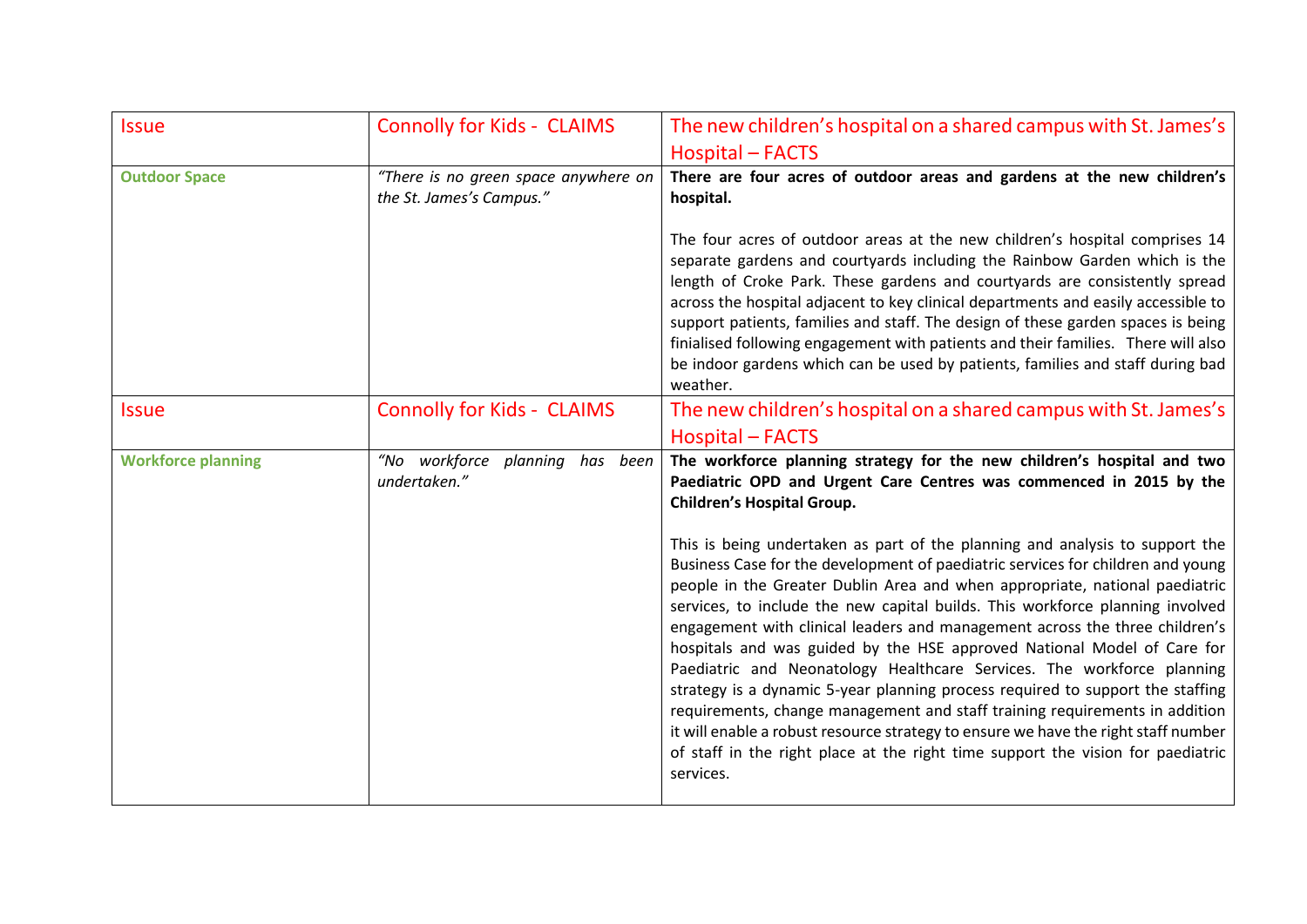| <b>Issue</b>                         | <b>Connolly for Kids - CLAIMS</b>                                                                                                                                                                                                                                                     | The new children's hospital on a shared campus with St. James's                                                                                                                                                                                                                                                                                                                                                                                                                                                                                                                                                                                                                                                                                                                                                                                                                                                                                    |
|--------------------------------------|---------------------------------------------------------------------------------------------------------------------------------------------------------------------------------------------------------------------------------------------------------------------------------------|----------------------------------------------------------------------------------------------------------------------------------------------------------------------------------------------------------------------------------------------------------------------------------------------------------------------------------------------------------------------------------------------------------------------------------------------------------------------------------------------------------------------------------------------------------------------------------------------------------------------------------------------------------------------------------------------------------------------------------------------------------------------------------------------------------------------------------------------------------------------------------------------------------------------------------------------------|
|                                      |                                                                                                                                                                                                                                                                                       | <b>Hospital - FACTS</b>                                                                                                                                                                                                                                                                                                                                                                                                                                                                                                                                                                                                                                                                                                                                                                                                                                                                                                                            |
| <b>Drainage &amp; Infrastructure</b> | Main Drimnagh sewer runs<br>"The<br>through the proposed location of the<br>underground car park and this will have<br>to be relocated along with other services<br>before excavation for the car park can<br>commence. The cost of that work will<br>add an additional €18 million." | The estimated cost of work to divert the Drimnagh Sewer is €3 million euro.<br>This is detailed in Chapter 17 of the Environmental Impact Statement<br>The existing sewer runs diagonally from southeast to north-west across the<br>proposed site. Early on, alternative options were explored to test whether the<br>sewer could be left in place or diverted to the west or east of the proposed<br>building. The preferred diversion routes the new section of sewer are to the east<br>of the new children's hospital. The proposed diversion enables the existing sewer<br>to be upgraded with new pipework and manholes.                                                                                                                                                                                                                                                                                                                    |
|                                      |                                                                                                                                                                                                                                                                                       | It should also be noted that a major upgrade to the existing trunk sewer located<br>adjacent to the Tolka river together with new foul and surface water drainage<br>with even higher cost implications, would be required t the proposed site at<br>Connolly Hospital.                                                                                                                                                                                                                                                                                                                                                                                                                                                                                                                                                                                                                                                                            |
| <b>Issue</b>                         | <b>Connolly for Kids - CLAIMS</b>                                                                                                                                                                                                                                                     | The new children's hospital on a shared campus with St. James's                                                                                                                                                                                                                                                                                                                                                                                                                                                                                                                                                                                                                                                                                                                                                                                                                                                                                    |
|                                      |                                                                                                                                                                                                                                                                                       | <b>Hospital – FACTS</b>                                                                                                                                                                                                                                                                                                                                                                                                                                                                                                                                                                                                                                                                                                                                                                                                                                                                                                                            |
| <b>Consultation</b>                  | "The site was chosen without a single<br>report ever recommending it and<br>without the involvement of either<br>parents or staff."<br>"Despite our group's wide- reaching<br>the<br>Government<br>expertise,<br>has<br>steadfastly refused to engage with us."                       | Children and advocacy groups presented to the Dolphin Review Group as part<br>of its consultation exercise. On foot of a series of reports and consultations, the<br>Government decided in 2012 that, as one of Ireland's leading adult teaching<br>hospitals, St. James's Hospital is the most appropriate adult partner for the new<br>children's hospital with which to co-locate.<br>Children and young people, who are former and current users of the service,<br>families, as well as, staff from the three children's hospitals and residents from<br>the area neighbbouring the new children's hospital site, all took part in the<br>extensitve consultation and engagement which was undertaken during the<br>planning stage of the project. This process has led to the development of a world-<br>class building which has been designed to enable staff to deliver the best possible<br>clinical care for children and young people. |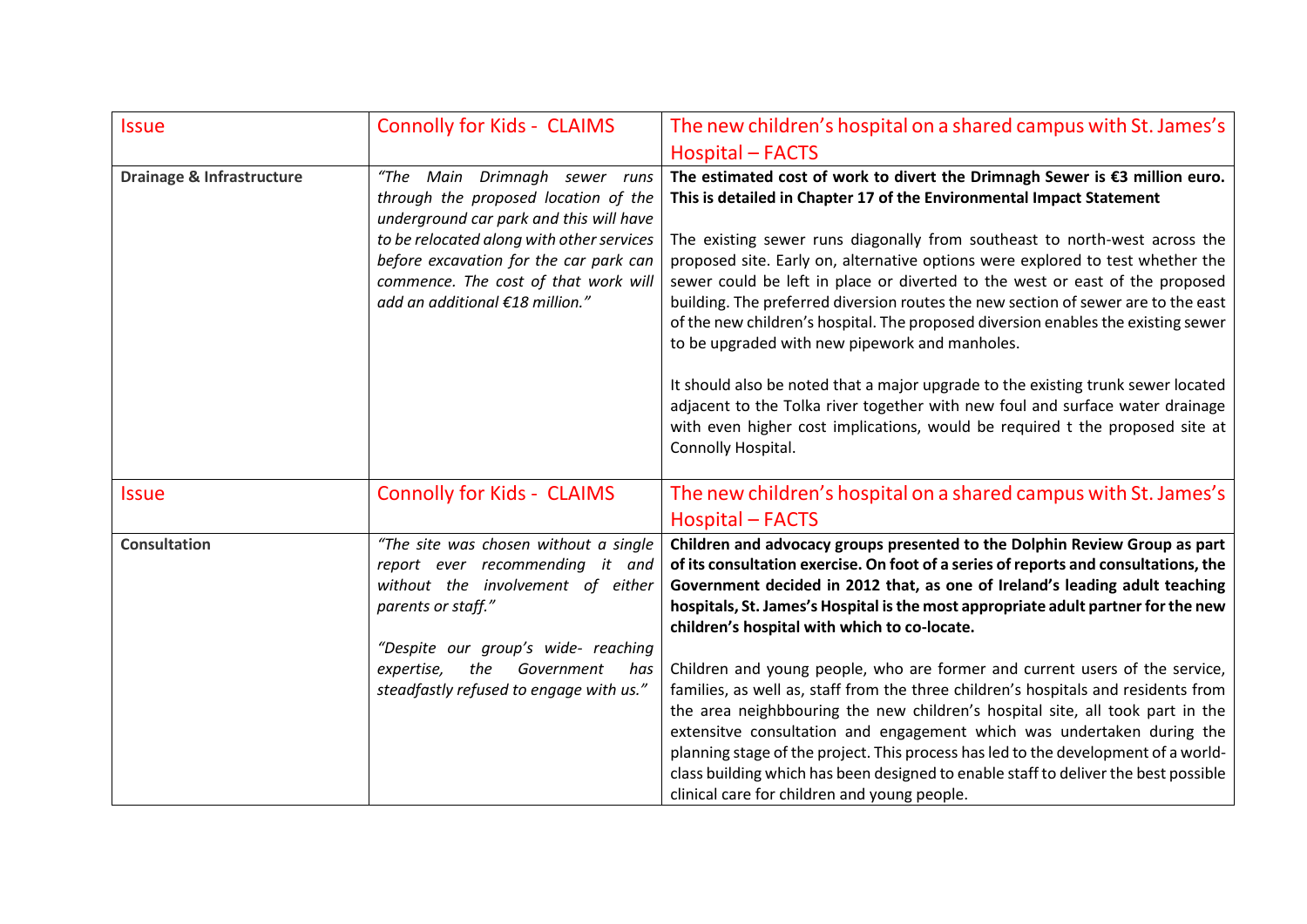|  | At each meeting of the Family Forums hosted by the NPHDB during the design   |
|--|------------------------------------------------------------------------------|
|  | stage of the hospital, Connolly for Kids representatives were in attendance, |
|  | along with other advocay groups and families.                                |

### **Statements of Support from Leading Clinicians and Professors**

*"As the people who are at the forefront of delivering paediatric healthcare services in the three Dublin children's hospitals, we were delighted and relieved when planning permission was granted in April for the new children's hospital at St James's Hospital and the two urgent care and outpatient department satellite centres at Tallaght and Connolly hospitals. The delivery of these new facilities, and the bringing together of staff from the three children's hospitals in a world-class building on a campus shared with St James's Hospital, will positively transform and improve the healthcare that is delivered to children that need it the most.*

*Co-locating with one of Ireland's leading hospitals – St James's Hospital – is important because it ensures that our staff will be supported in the best possible*  way to deliver improved clinical outcomes for Ireland's sickest children. This is what matters most to us, and to the families that we serve. In time, the Coombe *Women & Infants University Hospital will also be relocated to the same greater Dublin area campus – making the campus at St James's Hospital an unrivalled campus of healthcare excellence and expertise. There is no alternative hospital that would deliver the multiplicity of benefits to the children and young people in our care than St James's Hospital.* 

*It is recognised international best practice, from a clinical perspective, to locate children's hospitals on the same campus as an adult teaching hospital with the breadth and depth of specialities to support complex paediatric services and a maternity hospital that provides service for high-risk mothers and babies.*  This is known as tri-location. The tri-location of the new children's hospital, St James's Hospital and in time the relocated Coombe Women and Infants University *Hospital will create a campus of clinical expertise to support highly specialist service delivery, research, innovation and education. The selection of this location by an expert group four years ago was the right decision and one that we support.*

*Ireland is finally getting the children's hospital that young people, children and families so badly deserve. We are motivated to ensure that this happens, as planned and on schedule. We work with children and families in inappropriate conditions every day. We have committed our time and energy into ensuring that the design of the new children's hospital meets their clinical and mental needs – ensuring that the facilities and the care are the best available anywhere in the world. The development team is just weeks away from getting started. We plan to be out there with them on this momentous day for Ireland."*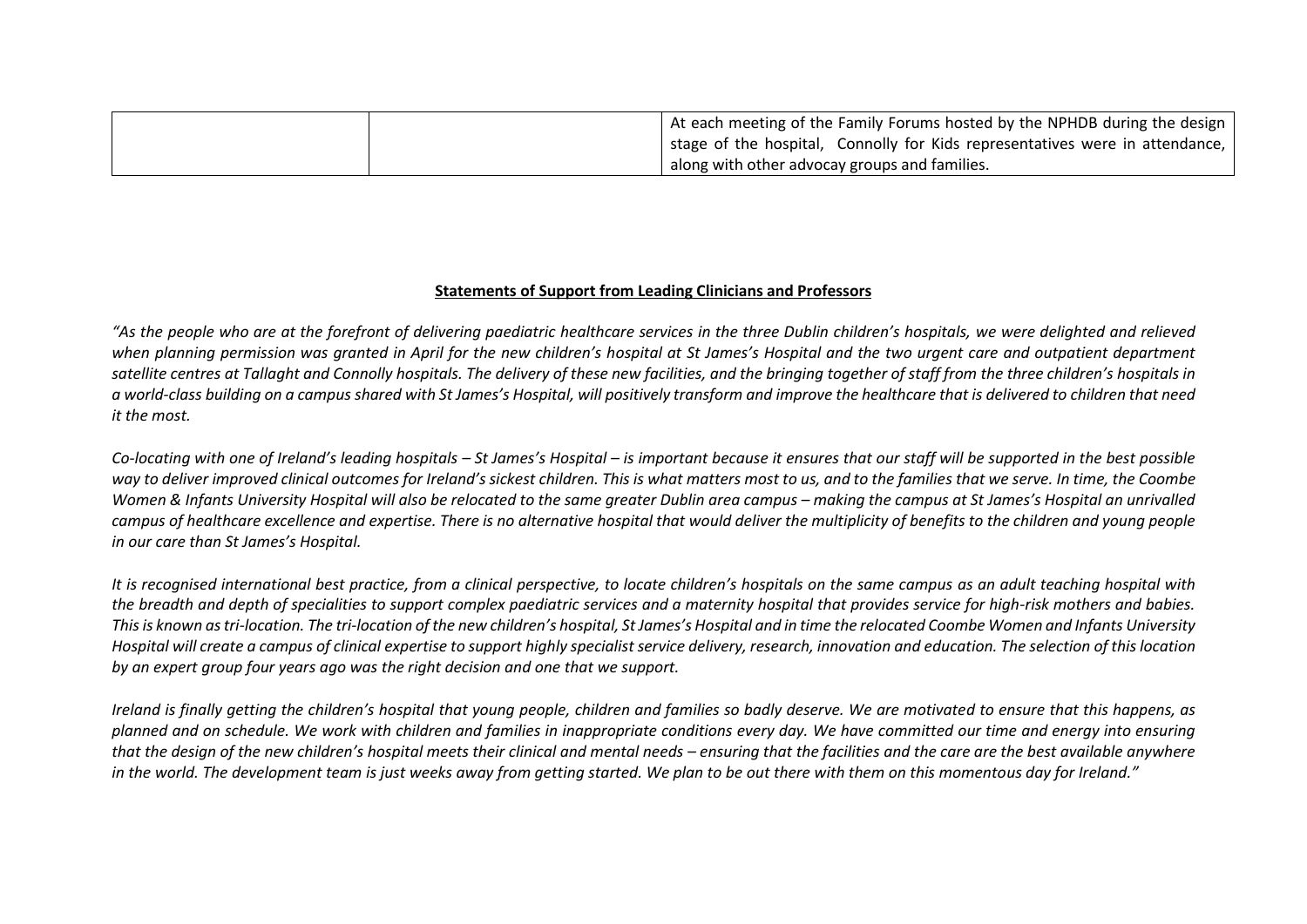| Dr ADRIENNE FORAN,                                                       |
|--------------------------------------------------------------------------|
| <b>Clinical Director, Temple Street Children's University Hospital;</b>  |
| <b>MARIAN CONNOLLY,</b>                                                  |
| Director of Nursing, National Children's Hospital, at Tallaght Hospital; |
| <b>GRAINNE BAUER.</b>                                                    |
| Director of Nursing, Temple Street Children's University Hospital;       |
| RACHEL KENNA,                                                            |
| Director of Nursing, Our Lady's Children's Hospital, Crumlin.            |
|                                                                          |

*"We are unequivocal in our certainty that the campus at St. James's Hospital is the right location for Ireland's much needed and much wanted new children's hospital. Sharing a campus with St. James's Hospital will deliver better clinical outcomes and improved survival rates for the sickest children and young people. Collectively we are committed to delivering a state of the art children's hospital and to providing the right care and services, in the right location, by the right team, for local children and for Ireland's most vulnerable children and young people. Much of the infrastructure of the three Dublin children's hospitals*  does not allow us to provide the best possible care, as services are on three different locations in Dublin, and this is a source of great daily frustration for all *the committed staff working in paediatric services.* 

*There are many reasons why the campus shared with St James's Hospital is the right location for the new children's hospital, but the primary one is that it has the greatest number of clinical specialties that will best support our teams in the delivery of better services and clinical outcomes for our sickest children and young people. This critical level of clinical support is not available at Connolly Hospital.* 

*It is recognised international best practice from a clinical perspective to locate children's hospitals on the same campus as an adult teaching hospital with the breadth and depth of specialities to support complex paediatric services and a maternity hospital that provides service for high risk mothers and babies – this is known as tri-location. The tri-location of these three hospitals – the new children's hospital, St James's Hospital and in time the relocated Coombe Women & Infants University Hospital - will create a campus of unrivalled clinical expertise to support highly specialist service delivery, research, innovation and education."*

# **The Children's Hospital Group; the National Paediatric Hospital Development Board; Our Lady's Children's Hospital, Crumlin; Temple Street Children's University Hospital; the National Children's Hospital, Tallaght and St. James's Hospital**

*"We the three Professors of Paediatrics in the three Dublin Universities collectively support the campus at St James' Hospital as the selected location for the new children's hospital, which includes academic and research facilities. This campus is unparrelled in the opportunity it presents not just for paediatrics but the whole health system. Collectively we work collaborately for the speciality of paediatrics. The existing three children's hospitals have some well recognised capabilities and by tri-locating these with the adult and maternity services their academic capability will create a cadre of research capabilities that will offer*